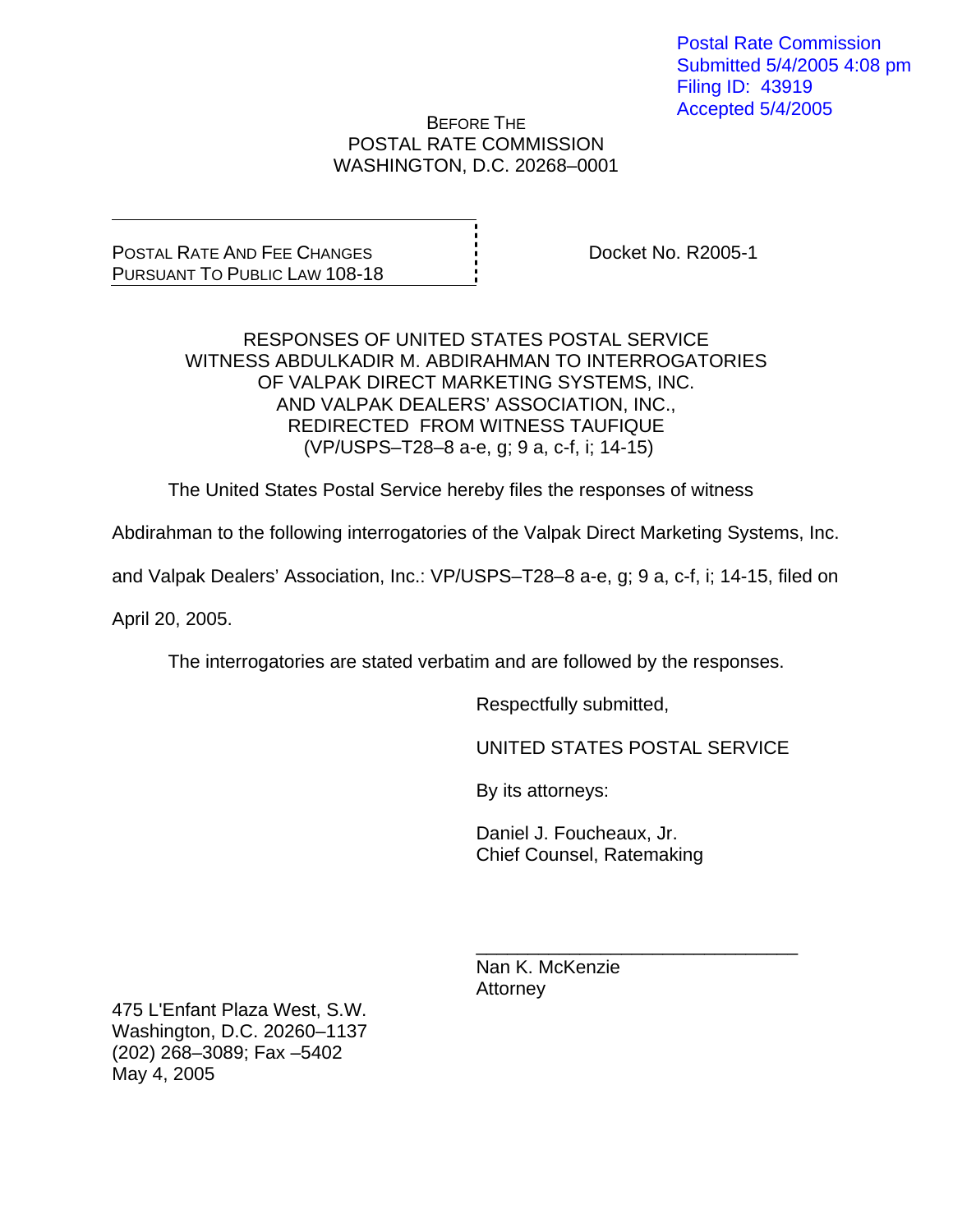**VP/USPS-T28-8.** Please refer to VP/USPS-T28-3, part b. For the 4.201-cent unit cost for delivery of Standard Regular Basic presort letters referenced therein, please provide a narrative description of its nature. In your response, please include answers to the following questions.

- a. Is it in effect a bottom-up cost for delivery, or have adjustments been made? If the latter, please provide a description of all adjustments.
- b. Is this cost the same for nonprofit as for the commercial category? If so, does it therefore recognize no differences in cost incurrence between these two categories?
- c. Does it include both in-office costs and street costs?
- d. Is it designed to be a marginal cost? If not, please explain the theory that guides its development.
- e. Does it recognize both city routes and rural routes? How are these different?
- g. Please confirm that the updated figure for this cost is 4.591 cents, 9.3 percent higher than the current figure, found in file LR-K-101STDLTRS.xls of library reference USPS-LR-K-101. If you do not confirm, please provide the correct updated figure and identify its source.

## **Response:**

Please note that the 4.201 cents Standard Mail nonautomation basic presort letters

delivery unit cost estimate was revised to 4.206 on 11/15/01. Please see USPS-LR-J-

60. The 4.206 cents figure was developed as a weighted average of the delivery unit

cost estimates for the four nonautomation basic letter components (based on

machinability and presort level) that make up that rate category.

a. Please refer to USPS-LR-J-117 for a full explanation of the development of the

delivery unit cost estimates.

b. As result of PL 106-384, which was passed in October 2000, the USPS no longer

collects or develops separate and distinct unit cost estimates for the Standard Mail

Regular and Nonprofit rate categories. Hence, the figures developed in USPS-LR-J-60

represented a composite of Regular and Nonprofit cost estimates.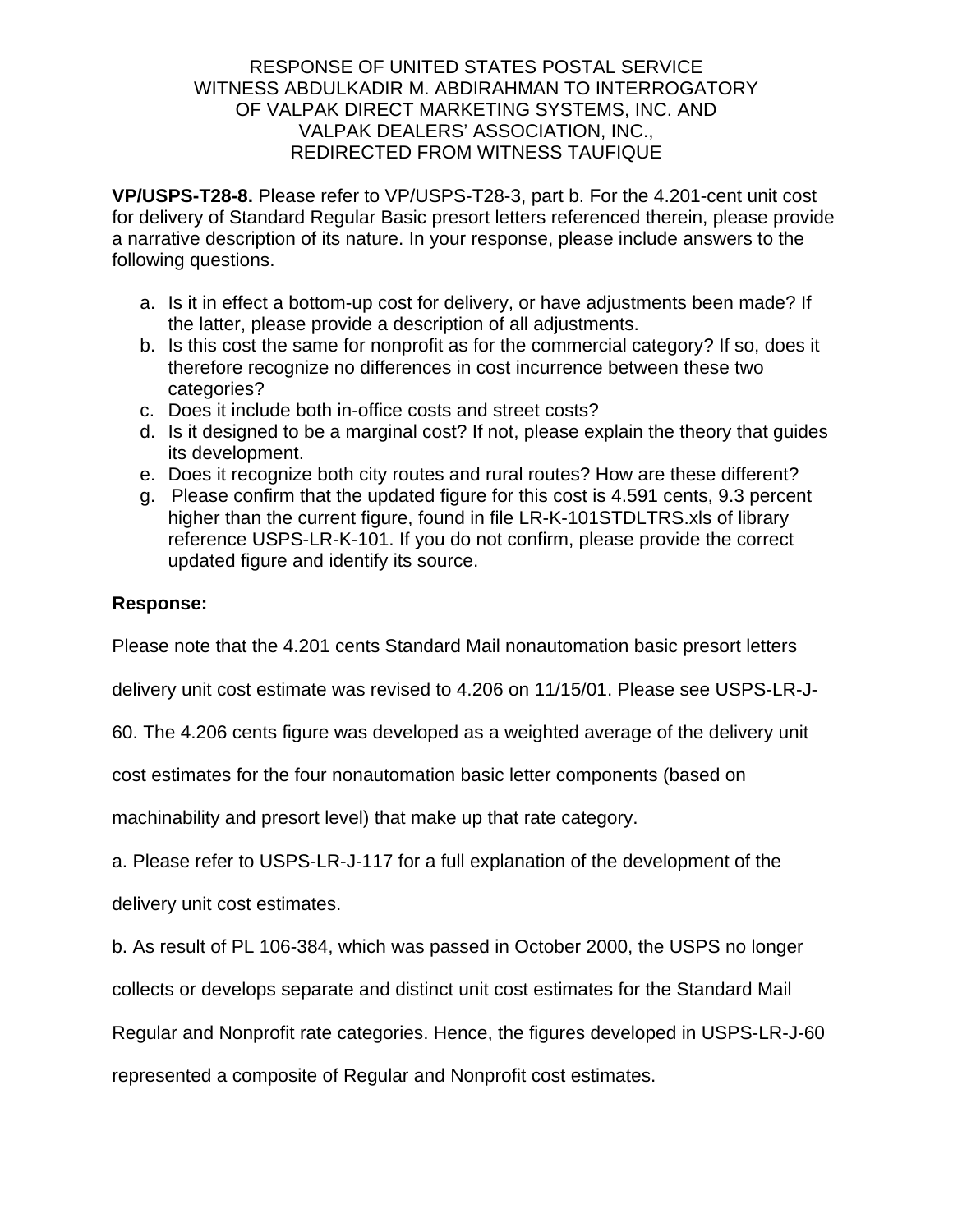c. Please refer to USPS-LR-J-117 for a full explanation of the development of the

delivery unit cost estimates.

d. All cost estimates contained in Docket No. R2001-1, USPS-LR-J-60 represented

marginal costs.

e. Please refer to USPS-LR-J-117 for a full explanation of the development of the

delivery unit cost estimates.

g. Not confirmed. In the instant proceeding, the corresponding figure is 5.410 cents and

can be found in USPS-LR-K-48 on page 57.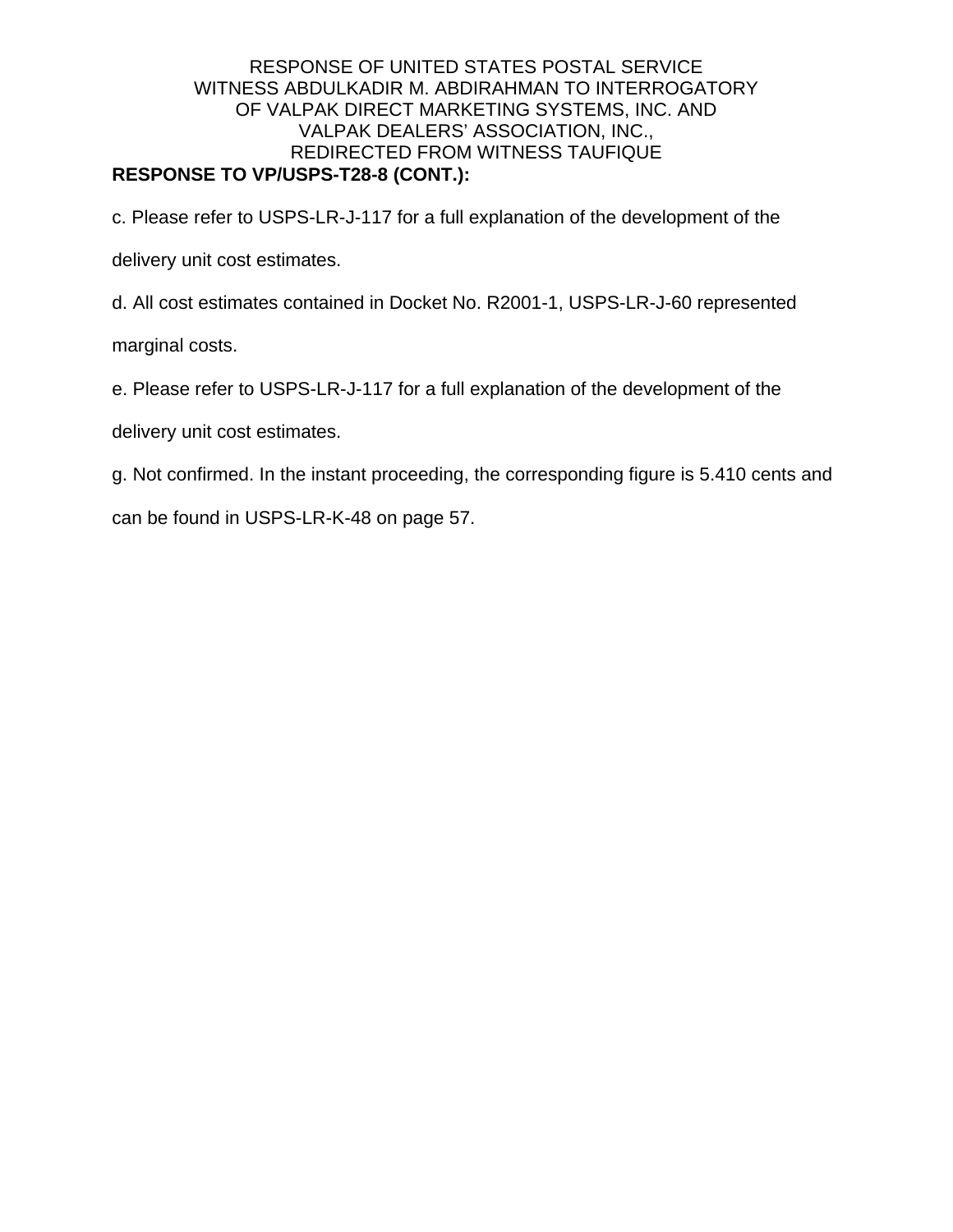## **VP/USPS-T28-9.**

- a. Please refer to VP/USPS-T28-3, part b. For the 13.474-cent unit cost for mail processing of Standard Regular Basic presort letters referenced therein, please confirm that the source of this unit cost is cell C13 of the "LETTERS SUMMARY" sheet in file STANDARD.XLS file of library reference USPSLR-J-60 in Docket No. 2001-1, and that it is a weighted average of the more disaggregated unit costs in cells C14 through C17. If you do not confirm, please provide the appropriate updated figure and give the source.
- c. Please provide a narrative description of the nature of this mail processing cost of 13.474 cent referenced in preceding parts a and b.
- d. Is this 13.474-cent unit cost an estimate of a marginal cost? If not, please explain the costing concept it measures.
- e. Is this 13.474-cent unit cost constrained or limited in any way? If yes, please explain each constraint and the reason for it.
- f. If the rate for Standard Regular Basic non-prebarcoded presort letters, which is now 26.8 cents, were to be reduced and there were to be an associated volume increase, in line with the appropriate elasticity, please explain whether you would expect the costs behind the 13.474-cent figure to increase on a peradditional-unit basis.
- i. Please confirm that the updated unit cost for Standard Regular Basic presort letters is 17.303 cents, 28.4 percent higher than the level in Docket No. 2001-1, found the file LR-K-110.xls of library reference USPS-LR-K-110. If you do not confirm, please provide the correct figure and its source.

## **Response:**

a. Not confirmed. The 13.474 cents mail processing unit cost estimate for Standard Mail

nonautomation basic presort letters was revised on 11/15/01. The revised figure of

13.037 cents was calculated in Docket No. R2001-1, USPS-LR-J-60, page 56 using the

Postal Service's cost methodology. In the instant proceeding, the corresponding Test

Year 2006 cost estimate (using the Postal Service's cost methodology) is 17.409 cents

and can be found in USPS-LR-K-48, page 57. The 17.409 cents figure was developed

as a weighted average of the mail processing unit cost estimates for the four

nonautomation basic letter components (based on machinability and presort level) that

make up that rate category.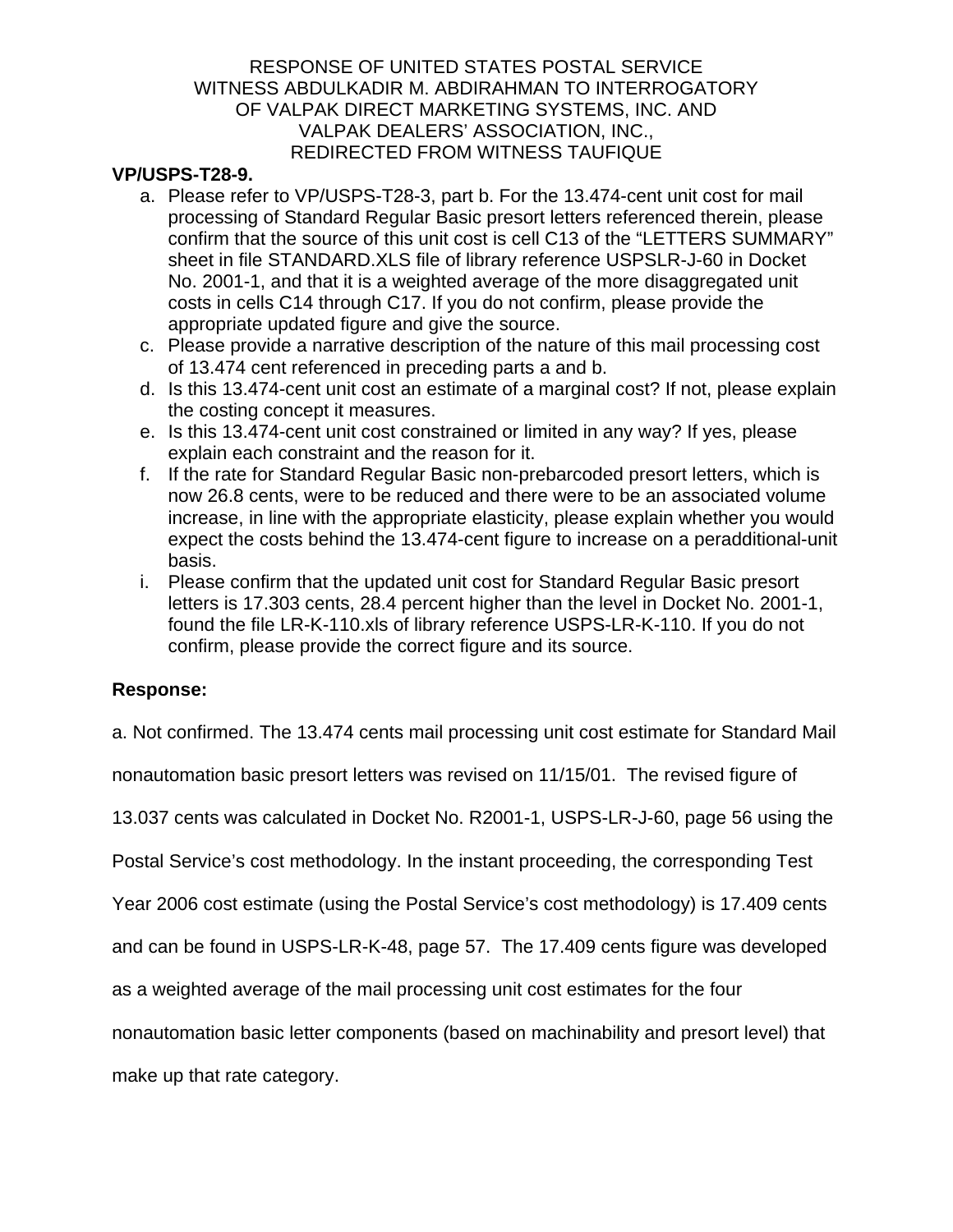## **RESPONSE TO VP/USPS-T28-9 (CONT.):**

c. Please see the response to VP/USPS-T28-9(a).

d. All cost estimates contained in Docket No. R2001-1, USPS-LR-J-60 represented marginal costs.

e. I do not understand the question.

f. Sufficient information was not provided to answer this question.

i. Not confirmed. The 17.303 cents mail processing unit cost estimate cited in this interrogatory represents the aggregate CRA mail processing unit cost estimate by shape for Standard Mail nonautomation presort letters (basic presort and 3/5-digit presort combined). Furthermore, this figure relies on the PRC cost methodology, while the data contained in Docket No. R2001-1, USPS-LR-J-60, reflected the Postal Service's cost methodology. In the instant proceeding, the mail processing unit cost estimate for Standard Mail nonautomation basic presort letters (using the Postal Service's cost methodology) is 17.409 cents and can be found in USPS-LR-K-48, page 57.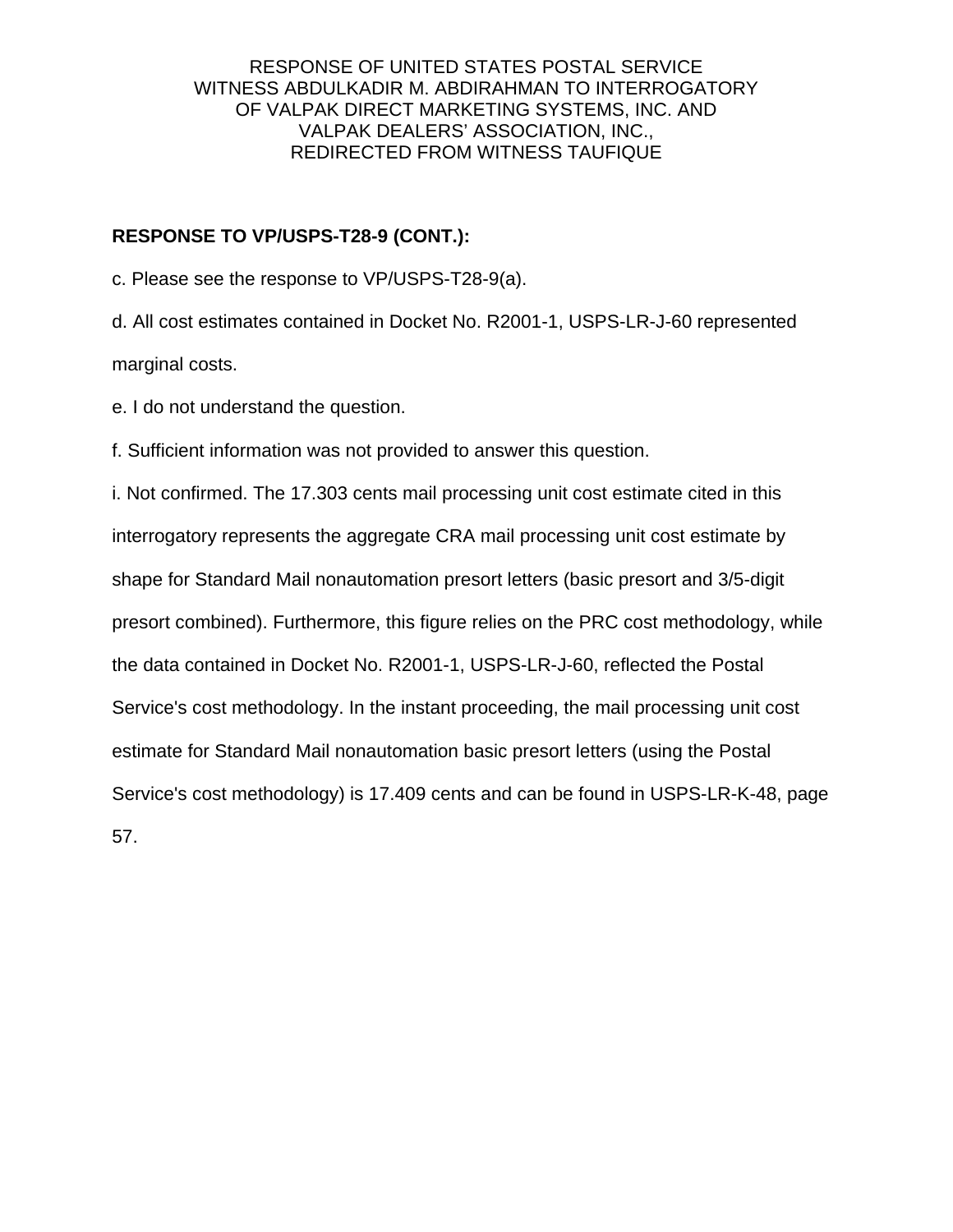## **VP/USPS-T28-14.**

Please refer to VP/USPS-T28-13, part b. For the 4.201-cent and the 4.418-cent unit delivery costs referenced in part b, please provide a narrative description of the nature of these costs. In your response, please include answers to the following questions.

- a. Are the costs in effect bottom-up costs for delivery, or have adjustments been made? If the latter, please explain the adjustments.
- b. Are these costs the same for nonprofit and for-profit? If so, do they fail to recognize any differences in cost incurrence between nonprofit and for-profit?
- c. Do these costs include both in-office costs and street costs?
- d. Are these costs designed to be marginal costs? If not, please explain the theory that guides their development.
- e. Do these costs recognize both city routes and rural routes, and how are these different?
- f. Please explain why it is reasonable, if it is, for the delivery cost of 3/5-digit presorted letters to be **higher** than the corresponding cost of Basic presort letters.
- g. Please confirm that in this case the updated figures for the delivery costs of Standard Basic presorted letters and 3/5-digit presorted letters are, respectively, 4.519 and 4.678 cents, found in file LR-K-110STDLTRS.xls of library reference USPS-LR-K-110. If you do not confirm, please provide updated unit costs and their source.

# **Response:**

Please note that the 4.201 cents Standard Mail nonautomation basic presort letters

delivery unit cost estimate and the 4.418 cents Standard Mail nonautomation 3/5-digit

presort letters delivery unit cost estimate were revised to 4.206 cents and 4.417 cents,

respectively, on 11/15/01. Please see USPS-LR-J-60. These figures were developed as

a weighted average of the delivery unit cost estimates for the four nonautomation letter

components (based on machinability and presort level) that make up each rate

category.

- a. Please see the response to VP/USPS-T28-8(a).
- b. Please see the response to VP/USPS-T28-8(b).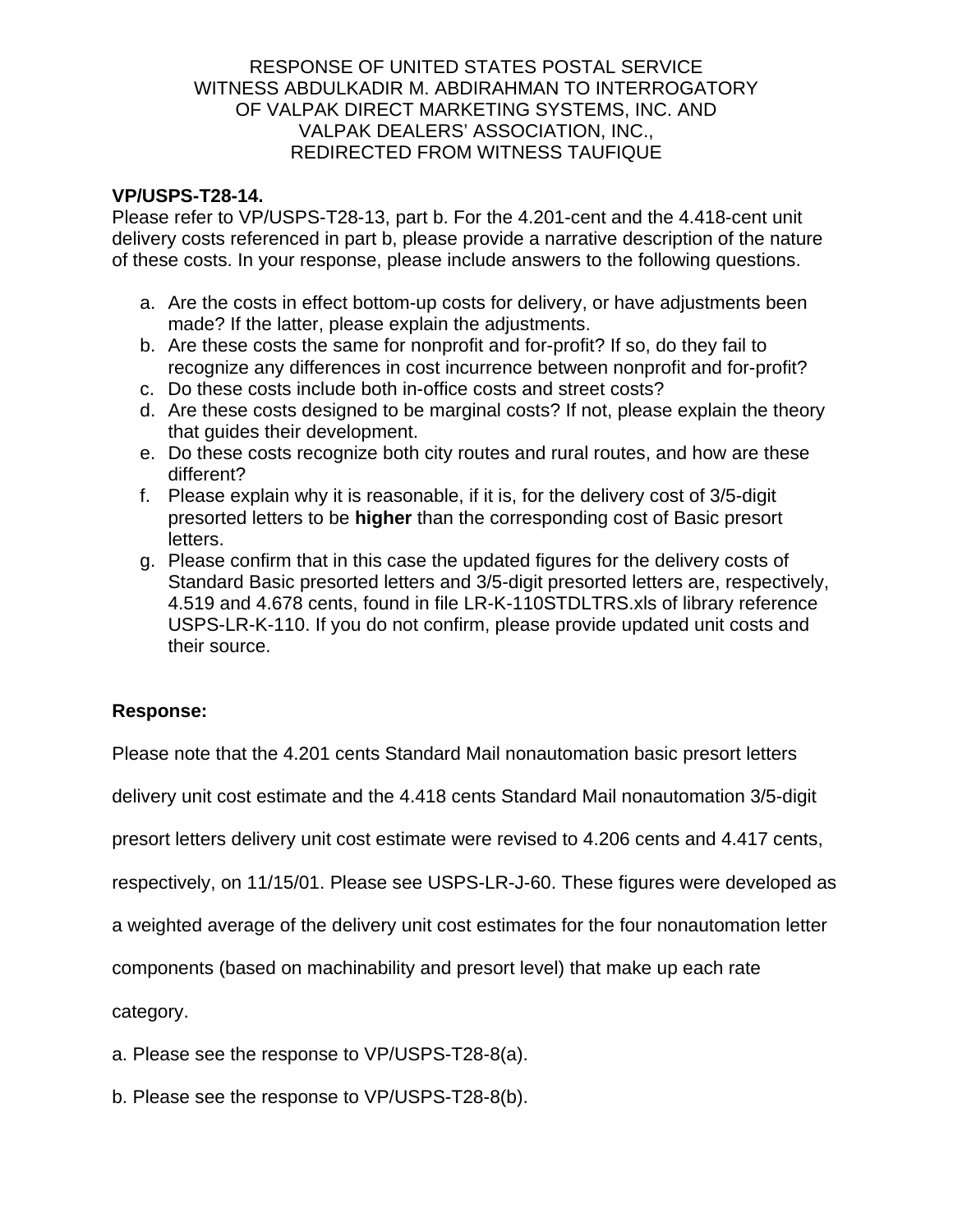#### **RESPONSE TO VP/USPS-T28-14 (CONT.):**

c. Please see the response to VP/USPS-T28-8(c).

d. Please see the response to VP/USPS-T28-8(d).

e. Please see the response to VP/USPS-T28-8(e).

 f. The mail characteristics data upon which the USPS-LR-J-60 cost models relied showed that the percentage of nonmachinable mail for the Standard Mail nonautomation basic presort letters and nonautomation 3/5-digit presort letters rate categories were 20.28 percent and 34.67 percent, respectively. The delivery unit cost estimate for the latter rate category was therefore higher.

g. Not confirmed. In USPS-LR-K-110, the Standard Mail delivery unit cost estimates for nonautomation basic presort letters and nonautomation 3/5-digit presort letters are 4.335 cents and 4.678 cents, respectively. These figures, however, are not "updated" figures that correspond to USPS-LR-J-60. In Docket No. R2001-1, USPS-LR-J-60 contained cost estimates that relied upon the Postal Service's cost methodology. In the instant proceeding, USPS-LR-K-110 contains cost estimates that rely upon the Commission's cost methodology.

Using the Postal Service's cost methodology, the Standard Mail delivery unit cost estimates for nonautomation basic presort letters and nonautomation 3/5-digit presort letters are 5.410 cents and 6.284 cents, respectively, and can be found in USPS-LR-K-48 on page 57.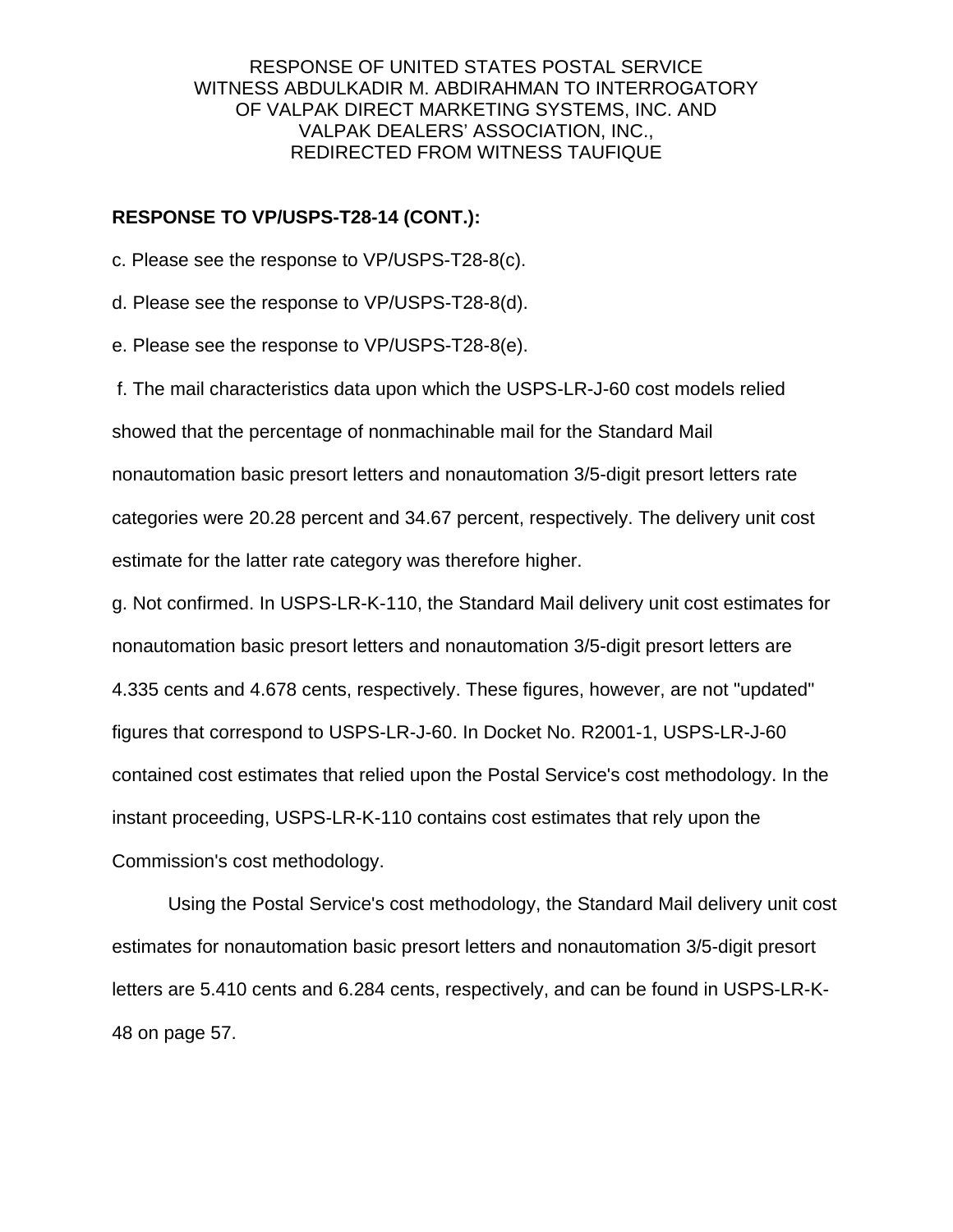**VP/USPS-T28-15.** Please refer to VP/USPS-T28-13, part b, and the unit mail processing costs of 9.712 and 8.257 cents for Basic and 3/5 digit presort letters, respectively, as referenced therein, and respond to the following questions.

- a. Please confirm that the source for the 9.712-cent mail processing cost for Basic presort letters is the "LETTERS SUMMARY" sheet of file STANDARD.XLS of library reference USPS-LR-J-60 in Docket No. 2001-1, and that it is labeled "MAIL PROC WORK-SHARING UNIT COST." If you do not confirm, please provide the correct source.
- b. Please confirm that the source for the 8.257-cent mail processing cost for 3/5 digit presort letters is the "LETTERS SUMMARY" sheet of file STANDARD.XLS of library reference USPS-LR-J-60 in Docket No. 2001-1, and that it is labeled "MAIL PROC WORK-SHARING UNIT COST." If you do not confirm, please provide the correct source.
- c. Please refer to the 6.863-cent cost difference in cell E13 of sheet "PRE DIS" in file USPS-LR-J-132.xls (Docket No. 2001-1), which is dependent in part on the mail processing costs of 19.729 cents and 12.866 cents in cells F7 and F8 respectively, which in turn come from cells G33 and G35 of the "CRA ADJ UNIT COSTS" sheet of the file STANDARD.XLS of library reference USPSLR-J-61 in Docket 2001-1, respectively, which are labeled "Total Mail Proc Unit Cost." Please explain whether the mail processing unit costs of 9.712 cents and 8.257 cents (which are labeled as worksharing related unit costs) are defined in a way that is consistent with the mail processing unit costs of 19.729 cents and 12.866 cents (which are labeled as total mail processing unit costs).
- d. If the four costs in preceding part c are consistent, please explain:
	- (i) The nature of each;
	- (ii) Their characteristics;
	- (iii) How they are defined;
	- (iv) Whether any constraints have been placed on them;
	- (v) Whether they should be characterized as bottom-up costs; and
	- (vi) Whether they are marginal costs.
- e. If the four costs in preceding part c part are not consistent, please explain what adjustments need to be made in order to make them consistent.
- f. Please confirm that in this case the 9.712-cent figure is updated to 11.805 cents and the 8.257-cent figure is updated to 11.338 cents, as shown on sheet LR-K-110STDLTRS.xls of USPS-LR-K-110. If you do not confirm, please provide the correct updated figures and their source.

## **Response:**

Please note that the 9.712 cents Standard Mail nonautomation basic presort letters mail

processing unit cost estimate and the 8.257 cents Standard Mail nonautomation 3/5-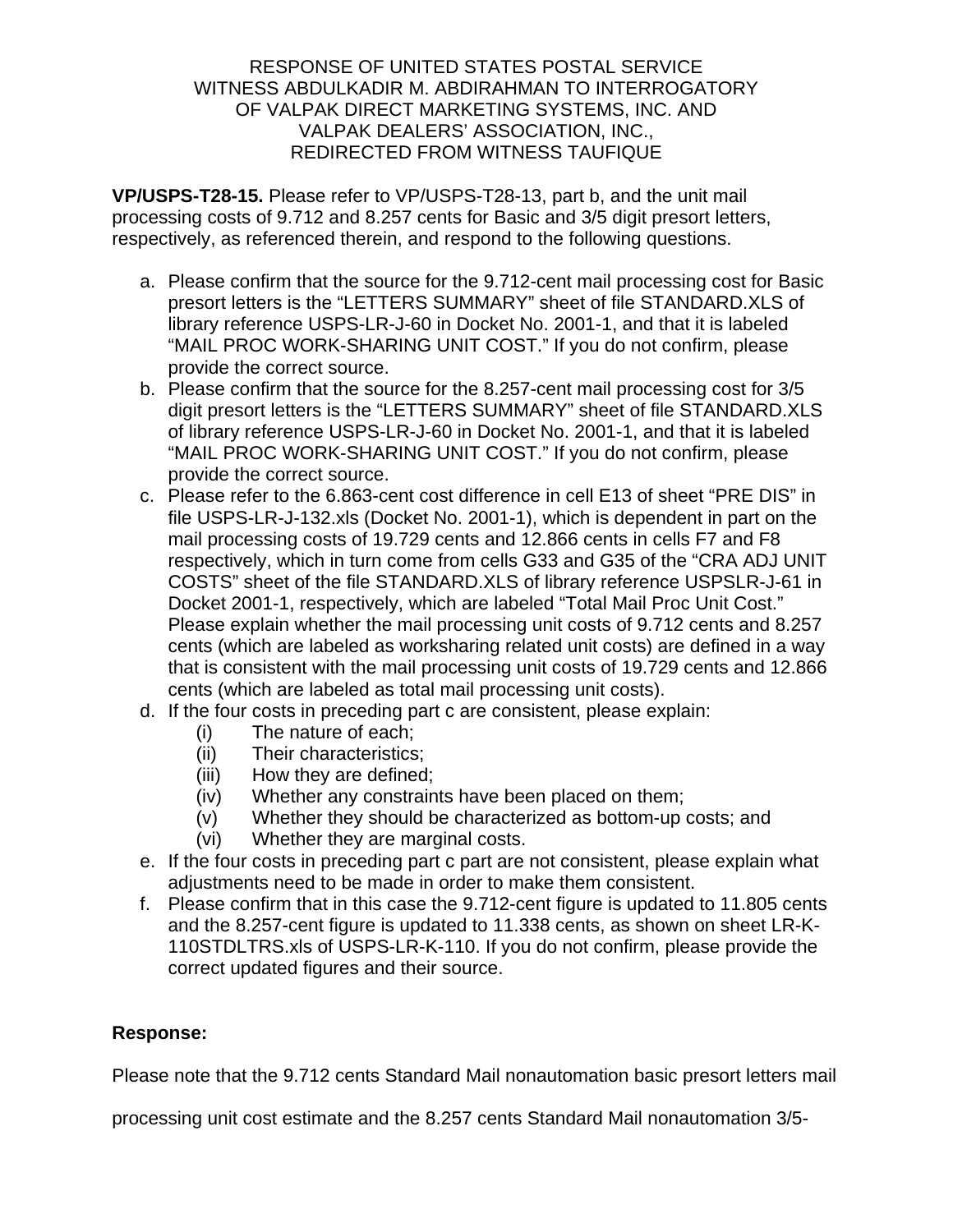#### **RESPONSE TO VP/USPS-T28-15 (CONT.):**

digit presort letters mail processing unit cost estimate were revised to 9.275 cents and 8.386 cents, respectively, on 11/15/01. Please see USPS-LR-J-60. These figures were developed as a weighted average of the mail processing unit cost estimates for the four nonautomation letter components (based on machinability and presort level) that make up each rate category.

a-b. Confirmed for the revised numbers described above.

c-e. It is assumed the Docket No. R2001-1 spreadsheet cited in these interrogatories should have been USPS-LR-J-132-WP1.XLS. In the sheet tabbed "PRE DIS," the 6.863 cents figure can be found in cell E13. However, the numbers referenced in cells F7 and F8 cannot be found in that spreadsheet. The 6.863 cents figure in "PRE DIS" is taken from another spreadsheet tabbed "PASSREG" and represents the mail processing unit cost differential between a Standard Mail basic presort flat and a Standard Mail 3/5-digit presort flat. The 19.729 and 12.866 cents figures represent total mail processing unit cost estimates for nonautomation basic presort flats and nonautomation 3/5-digit presort flats, respectively. The revised versions of the letters numbers described above represented worksharing related portions of the mail processing unit cost estimates for Standard Mail nonautomation basic presort letters and nonautomation 3/5-digit presort letters. It is unclear why total mail processing unit cost estimates for flats rate categories are being compared to a portion of the mail processing unit cost estimates for the corresponding letters rate categories. It is therefore not possible to provide a meaningful response to this interrogatory.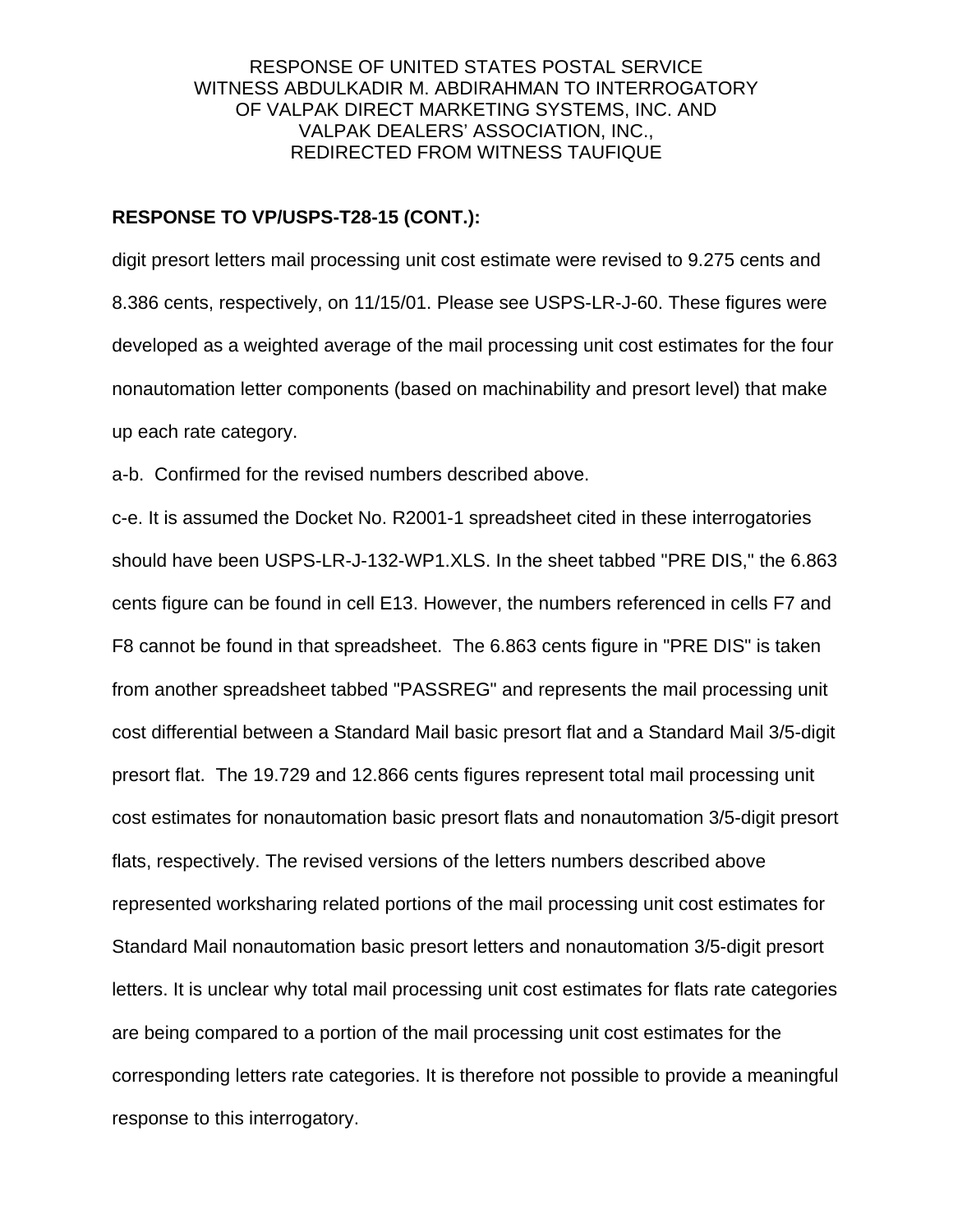## **RESPONSE TO VP/USPS-T28-15 (CONT.):**

f. Not confirmed. The revised Docket No. R2001-1, USPS-LR-J-60 mail processing unit cost estimates for the Standard Mail nonautomation basic presort letters and nonautomation 3/5-digit presort letters rate categories were 9.275 cents and 8.386 cents, respectively. These numbers were developed using the Postal Service's cost methodology and are therefore not directly comparable to the USPS-LR-K-110 figures, which were developed using the Commission's cost methodology. In the instant proceeding, the mail processing unit cost estimates for the Standard Mail nonautomation basic presort letters and nonautomation 3/5-digit presort letters rate categories are 12.153 and 10.614, respectively, and can be found in USPS-LR-K-48, page 57.